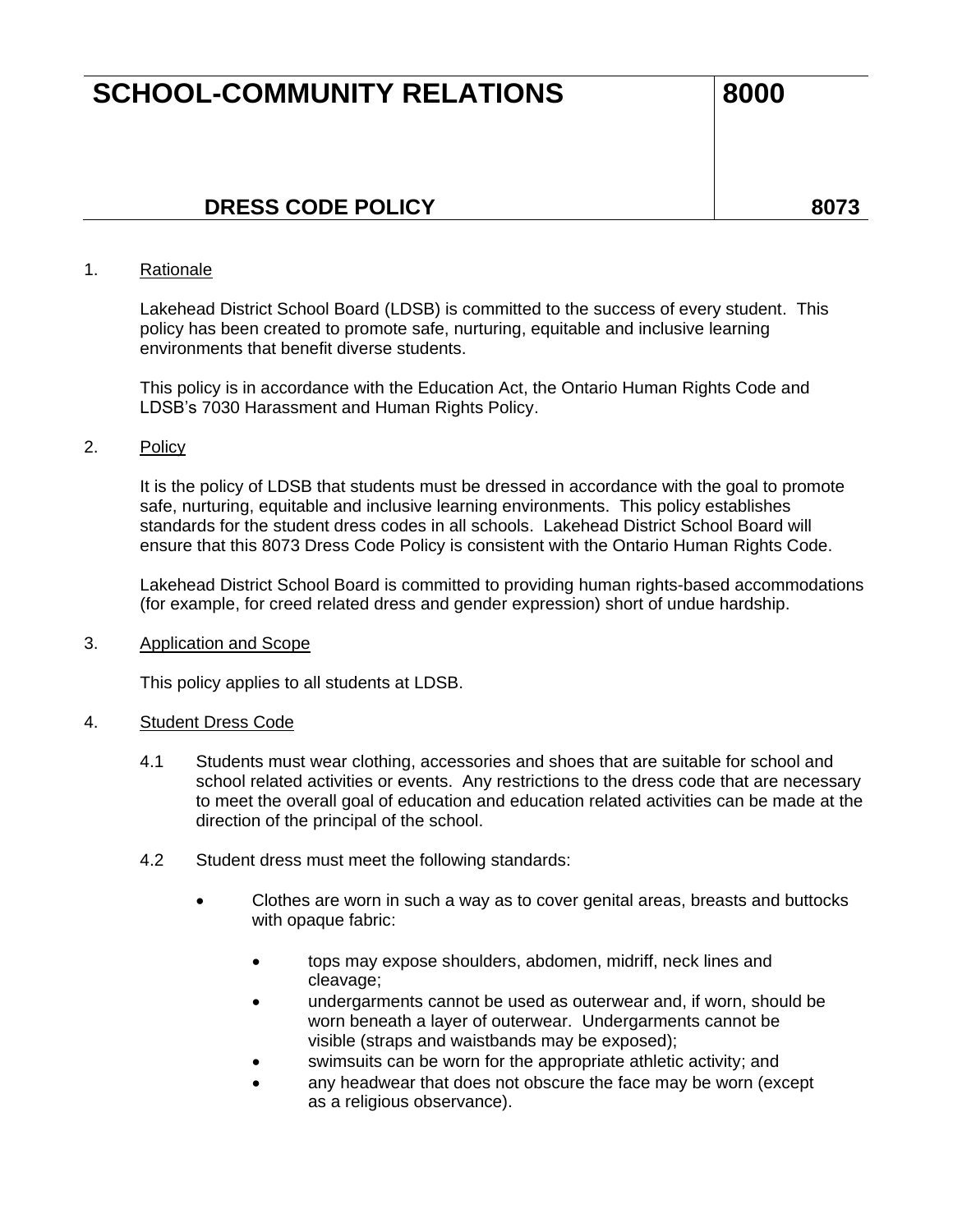# **SCHOOL-COMMUNITY RELATIONS** 8000

# **DRESS CODE POLICY 8073**

- Comply with health and safety requirements for the intended activity including appropriate footwear (e.g., physical education classes, science classes, sporting events, technical education, etc.)
- Does not promote content that can reasonably be interpreted to be discriminatory (e.g., racist, anti-Indigenous, anti-Black, anti-Semitic, Islamophobic, sexist, transphobic, homophobic, classist, ableist, sizeist, etc.), defamatory, threatening, lewd, vulgar, obscene, promoting hate, profanity, pornography or any other content that disrupts the learning environment.
- Does not refer to cannabis, alcohol, drugs or related paraphernalia, promotion or incitement of violence, any illegal conduct or criminal activities.
- Does not interfere with the safe operation of the school.
- Conform with any established standard school uniform.

# 5. Student Compliance

Each school, through its Code of Conduct, will address such matters as compliance and consequences of non-compliance with the school Dress Code.

- 5.1 The school staff have a responsibility to consistently enforce the dress code and will act to address dress code violations
- 5.2 Student dress code violations that threaten health and safety, and or promote violence, illegal activity, bullying, harassment, and or are motivated by the bias, prejudice or hate against any individual or identifiable groups, are serious violations of the 8070 Safe Schools – System Expectations and 7030 Harassment and Human Rights Policy and will be addressed by the principal or designate.
- 5.3 No student should be negatively affected by dress code and its enforcement because of their sex, race, colour, creed (religion), ancestry, place of origin, ethnic origin, gender identity, gender expression, sexual orientation, disability, household income, body size/type or any other Human Rights Code related ground.
- 5.4 Through a process established at the school level, the issue of affordability will be addressed and take local circumstances into consideration, in accordance the 8010 Fees for Learning Materials and Activities Policy.